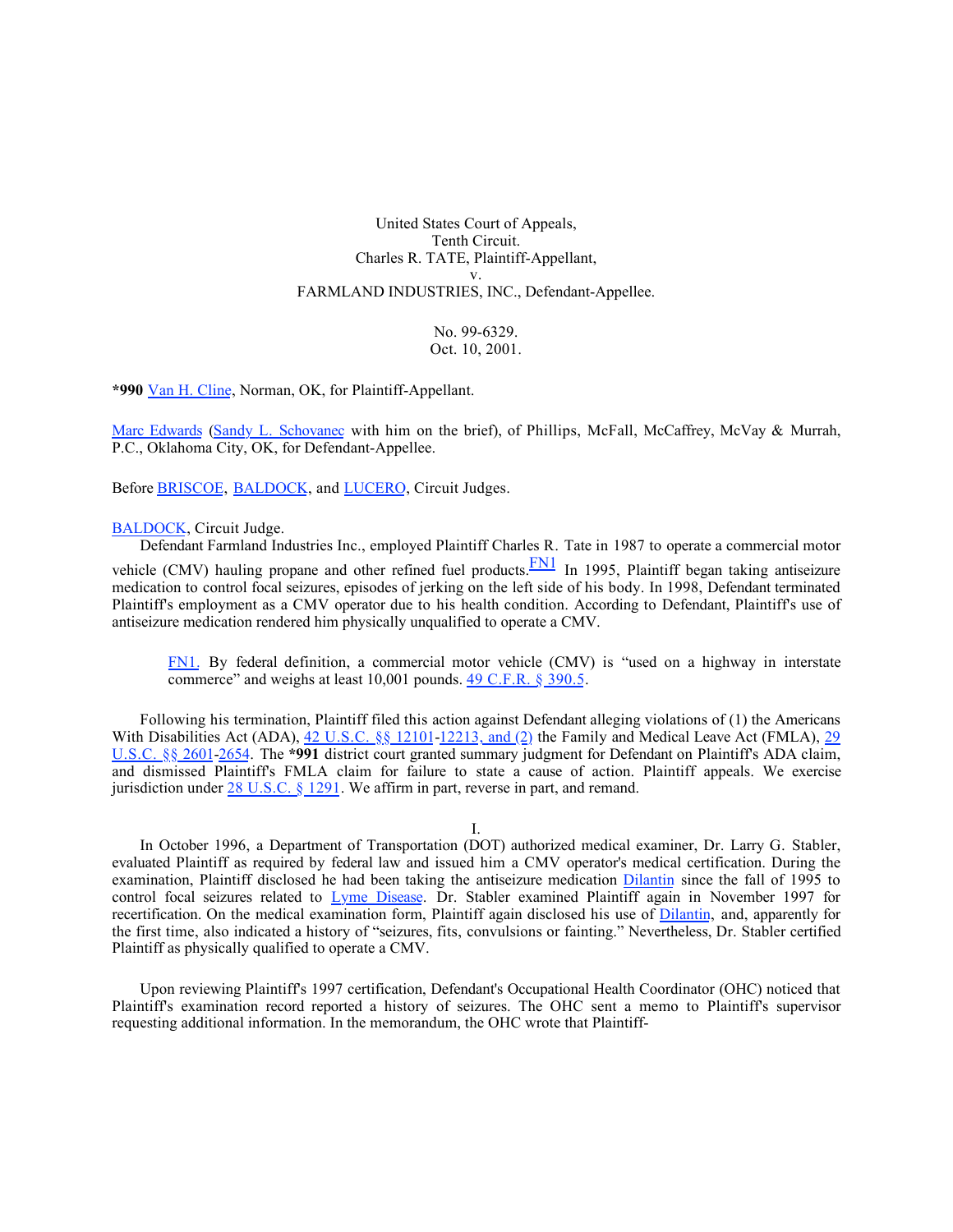indicated a "yes" for seizures, convulsions, and for medications, lists Dilantin-an anticonvulsant. Seizures have never been indicated on previous physicals. The physical done a year ago, [Dilantin](http://www.westlaw.com/Find/Default.wl?rs=dfa1.0&vr=2.0&CMD=ML&DocName=I396eb00e475111db9765f9243f53508a&FindType=BD) was listed "as precautionary measure for past history of [Lyme disease](http://www.westlaw.com/Find/Default.wl?rs=dfa1.0&vr=2.0&CMD=ML&DocName=Ib21fe02a475411db9765f9243f53508a&FindType=UM)." According to the PDR (drug/medication reference), [Dilantin](http://www.westlaw.com/Find/Default.wl?rs=dfa1.0&vr=2.0&CMD=ML&DocName=I396eb00e475111db9765f9243f53508a&FindType=BD) is prescribed only for seizure control.

Responding to Defendant's request for information, Plaintiff's neurologist, Dr. James E. Duncan, sent a letter to Defendant explaining that Plaintiff suffered from focal seizures. Focal seizures are episodes of jerking on the left side of the body without loss of consciousness. Dr. Duncan confirmed that Plaintiff was taking [Dilantin](http://www.westlaw.com/Find/Default.wl?rs=dfa1.0&vr=2.0&CMD=ML&DocName=I396eb00e475111db9765f9243f53508a&FindType=BD), but indicated Plaintiff experienced warning symptoms prior to the onset of a seizure. Dr. Duncan also indicated Plaintiff had not suffered a focal seizure in the past two years.

On or about January 2, 1998, Defendant placed Plaintiff on sick leave while determining whether his history of seizures and use of antiseizure medication would permit him to continue working as a CMV operator. Effective January 30, 1998, while Plaintiff remained on sick leave, Defendant officially terminated Plaintiff's employment. According to Defendant, Plaintiff was not physically qualified to operate a CMV because Plaintiff's use of antiseizure medication necessarily prohibited him from meeting the physical requirements for CMV operators.

II.

Subchapter III of the Commercial Motor Vehicle Safety Act, entitled "Safety Regulation," [49 U.S.C. §§](http://www.westlaw.com/Find/Default.wl?rs=dfa1.0&vr=2.0&DB=1000546&DocName=49USCAS31131&FindType=L) [31131](http://www.westlaw.com/Find/Default.wl?rs=dfa1.0&vr=2.0&DB=1000546&DocName=49USCAS31131&FindType=L)[-31148](http://www.westlaw.com/Find/Default.wl?rs=dfa1.0&vr=2.0&DB=1000546&DocName=49USCAS31148&FindType=L), authorizes the Secretary of Transportation to prescribe "minimum safety standards" to ensure "the physical condition of operators of commercial motor vehicles is adequate to enable them to operate the vehicles safely." *Id.* § 31136(a)(3). To that end, Department of Transportation (DOT) regulations dictate that "[a] person shall not drive a commercial motor vehicle unless he is physically qualified to do so...." [49 C.F.R. § 391.41\(a\).](http://www.westlaw.com/Find/Default.wl?rs=dfa1.0&vr=2.0&DB=1000547&DocName=49CFRS391.41&FindType=L) Among other things, a person is physically qualified to drive a CMV if that person "[h]as no established medical history or clinical diagnosis**\*992** of ... any ... condition which is likely to cause loss of consciousness or any loss of ability to control a commercial motor vehicle." *[Id.](http://www.westlaw.com/Find/Default.wl?rs=dfa1.0&vr=2.0&DB=1000547&DocName=49CFRS391.41&FindType=L)* [§ 391.41\(b\)\(8\)](http://www.westlaw.com/Find/Default.wl?rs=dfa1.0&vr=2.0&DB=1000547&DocName=49CFRS391.41&FindType=L). DOT's interpretation of its own regulations strongly suggests that a driver who is taking antiseizure medication for any reason is not qualified to drive a CMV. Department of Transportation's Federal Highway Administration, *Federal Motor Carrier Safety Regulations* [§](http://www.westlaw.com/Find/Default.wl?rs=dfa1.0&vr=2.0&DB=1000547&DocName=49CFRS391.41&FindType=L) [391.41\(b\)\(8\)](http://www.westlaw.com/Find/Default.wl?rs=dfa1.0&vr=2.0&DB=1000547&DocName=49CFRS391.41&FindType=L), at 411 (Mgmt. ed. 1998) (Medical Advisory Criteria for Evaluation Under [49 C.F.R. Part 391.41](http://www.westlaw.com/Find/Default.wl?rs=dfa1.0&vr=2.0&DB=1000547&DocName=49CFRS391.41&FindType=L)) (hereinafter "Medical Advisory Criteria").

## III.

[\[1\]](%5Cl%20%22Document1zzF12001868118%22) The ADA provides in relevant part that "[n]o covered entity shall discriminate against a qualified individual with a disability because of the disability of such individual in regard to ... discharge of employees, ... and other terms, conditions, and privileges of employment."  $42 \text{ U.S.C. }$  §  $12112(a)$ . To establish a prima facie case of discrimination under the ADA, a plaintiff must demonstrate " '(1) that [he] is disabled within the meaning of the ADA; (2) that [he] is qualified-with or without reasonable accommodation; and (3) that [he] was discriminated against because of [his] disability.' " *[McKenzie v. Dovala,](http://www.westlaw.com/Find/Default.wl?rs=dfa1.0&vr=2.0&DB=506&FindType=Y&ReferencePositionType=S&SerialNum=2001211816&ReferencePosition=969)* [242 F.3d 967, 969 \(10th Cir.2001\)](http://www.westlaw.com/Find/Default.wl?rs=dfa1.0&vr=2.0&DB=506&FindType=Y&ReferencePositionType=S&SerialNum=2001211816&ReferencePosition=969) (quoting *[Aldrich v.](http://www.westlaw.com/Find/Default.wl?rs=dfa1.0&vr=2.0&DB=506&FindType=Y&ReferencePositionType=S&SerialNum=1998137239&ReferencePosition=1269) [Boeing Co.,](http://www.westlaw.com/Find/Default.wl?rs=dfa1.0&vr=2.0&DB=506&FindType=Y&ReferencePositionType=S&SerialNum=1998137239&ReferencePosition=1269)* [146 F.3d 1265, 1269 \(10th Cir.1998\)\)](http://www.westlaw.com/Find/Default.wl?rs=dfa1.0&vr=2.0&DB=506&FindType=Y&ReferencePositionType=S&SerialNum=1998137239&ReferencePosition=1269). The ADA defines the term "disability" as "(A) a physical or mental impairment that substantially limits one or more of the major life activities of such individual; (B) a record of such an impairment; or (C) being regarded as having such an impairment." [42 U.S.C. § 12102\(2\)](http://www.westlaw.com/Find/Default.wl?rs=dfa1.0&vr=2.0&DB=1000546&DocName=42USCAS12102&FindType=L).

In granting summary judgment for Defendant on Plaintiff's ADA claim,  $\frac{FN2}{FN2}$  the district court focused on the question of whether Plaintiff was disabled within the meaning of the ADA. The court concluded Plaintiff was not disabled because he failed to establish he was "substantially limited" in the "major life activity" of working. Furthermore, the district court concluded Defendant did not "regard" Plaintiff as disabled, but instead perceived him only as unable to obtain CMV certification under DOT's Medical Advisory Criteria. We need not decide, however, whether Defendant was disabled as required under the first prong of the ADA's prima facie case. Rather, we conclude as a matter of law that Plaintiff cannot satisfy the second prong of the prima facie case because he could not meet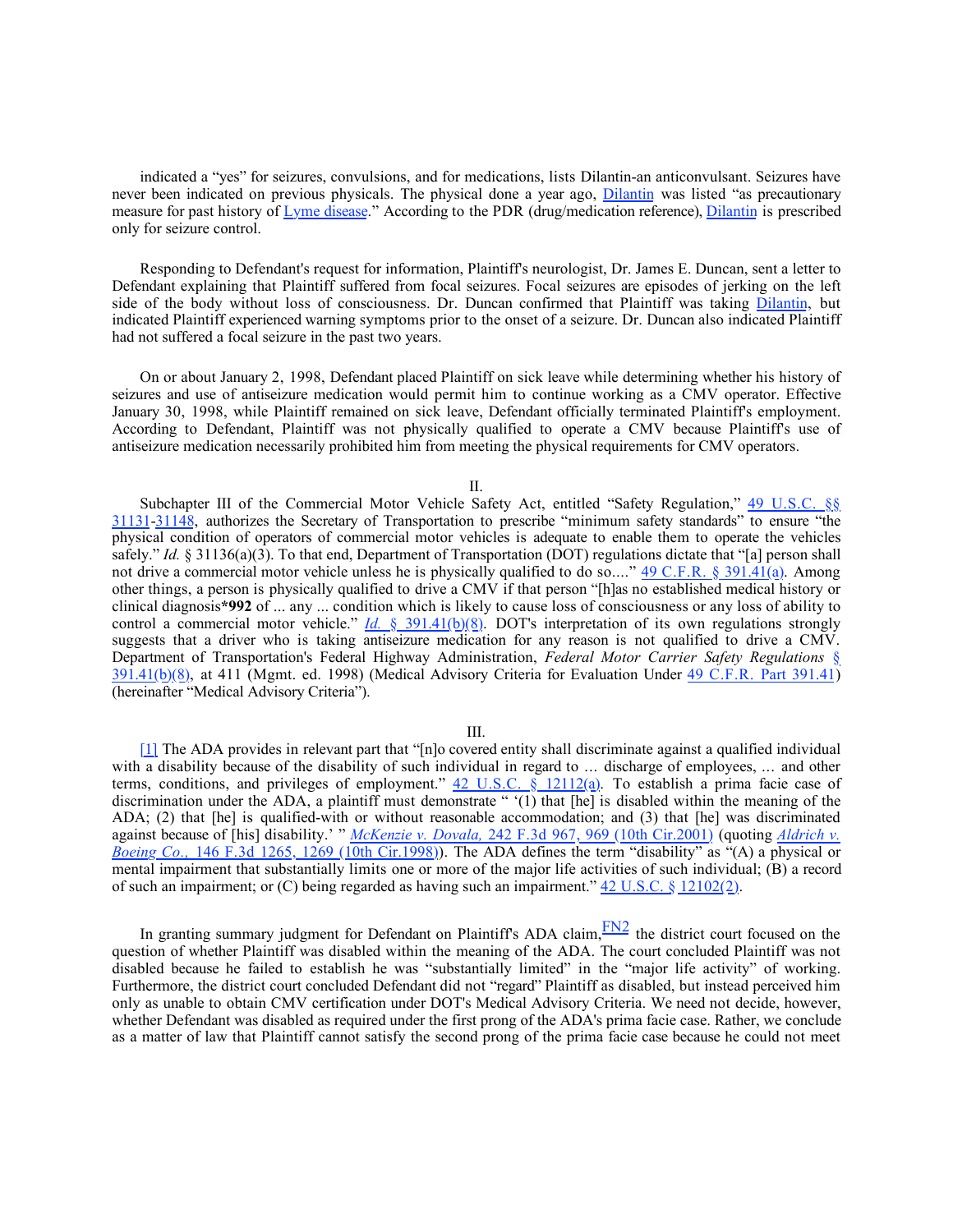Defendant's physical requirements for CMV operators, and thus was not qualified to operate a CMV. **[FN3](%5Cl%20%22Document1zzB00332001868118%22)** See *[Mathews v. The Denver Post,](http://www.westlaw.com/Find/Default.wl?rs=dfa1.0&vr=2.0&DB=506&FindType=Y&ReferencePositionType=S&SerialNum=2001730200&ReferencePosition=1166)* [263 F.3d 1164, 1166-67 \(10th Cir.2001\)](http://www.westlaw.com/Find/Default.wl?rs=dfa1.0&vr=2.0&DB=506&FindType=Y&ReferencePositionType=S&SerialNum=2001730200&ReferencePosition=1166) (declining to consider whether plaintiff was disabled under the ADA where he was not qualified for the desired position).

[FN2.](%5Cl%20%22Document1zzF00222001868118%22) We review the district court's grant of summary judgment under [Fed.R.Civ.P. 56](http://www.westlaw.com/Find/Default.wl?rs=dfa1.0&vr=2.0&DB=1004365&DocName=USFRCPR56&FindType=L) de novo, applying the same legal standard as the district court. *[Watson v. Beckel,](http://www.westlaw.com/Find/Default.wl?rs=dfa1.0&vr=2.0&DB=506&FindType=Y&ReferencePositionType=S&SerialNum=2001227373&ReferencePosition=1239)* [242 F.3d 1237, 1239 \(10th Cir.2001\)](http://www.westlaw.com/Find/Default.wl?rs=dfa1.0&vr=2.0&DB=506&FindType=Y&ReferencePositionType=S&SerialNum=2001227373&ReferencePosition=1239).

[FN3.](%5Cl%20%22Document1zzF00332001868118%22) While the district court did not address the second prong of the ADA's prima facie case, which requires a showing that Plaintiff is qualified for the desired position, we may affirm on any ground supported by the record. *See [Gowan v. United States Dep't of the Air Force,](http://www.westlaw.com/Find/Default.wl?rs=dfa1.0&vr=2.0&DB=506&FindType=Y&ReferencePositionType=S&SerialNum=1998151093&ReferencePosition=1189)* [148 F.3d 1182, 1189 \(10th](http://www.westlaw.com/Find/Default.wl?rs=dfa1.0&vr=2.0&DB=506&FindType=Y&ReferencePositionType=S&SerialNum=1998151093&ReferencePosition=1189)  [Cir.1998\)](http://www.westlaw.com/Find/Default.wl?rs=dfa1.0&vr=2.0&DB=506&FindType=Y&ReferencePositionType=S&SerialNum=1998151093&ReferencePosition=1189).

A.

The ADA defines a "qualified individual with a disability" as "an individual with a disability who, with or without reasonable accommodation, can perform the essential functions of the employment position that such individual holds or desires." **\*993**[42 U.S.C. § 12111\(8\)](http://www.westlaw.com/Find/Default.wl?rs=dfa1.0&vr=2.0&DB=1000546&DocName=42USCAS12111&FindType=L).  $\frac{FN4}{FN}$  $\frac{FN4}{FN}$  $\frac{FN4}{FN}$  As a condition to performing the essential functions of an employment position, however, an individual must first satisfy "the requisite skill, experience, education and other job-related requirements of the employment position."  $29 \text{ C.F.R.}$  §  $1630.2(\text{m})$ . If a plaintiff fails to establish that he has met either step of this analysis, he is not a "qualified individual" within the meaning of [§ 12111\(8\).](http://www.westlaw.com/Find/Default.wl?rs=dfa1.0&vr=2.0&DB=1000546&DocName=42USCAS12111&FindType=L) *See [Basith v. Cook County,](http://www.westlaw.com/Find/Default.wl?rs=dfa1.0&vr=2.0&DB=506&FindType=Y&ReferencePositionType=S&SerialNum=2001193713&ReferencePosition=927)* [241 F.3d 919, 927 \(7th Cir.2001\)](http://www.westlaw.com/Find/Default.wl?rs=dfa1.0&vr=2.0&DB=506&FindType=Y&ReferencePositionType=S&SerialNum=2001193713&ReferencePosition=927) (explaining that the question of whether someone is a "qualified individual with a disability" involves a two-step inquiry); *[Garcia-Ayala v. Lederle Parenterals, Inc.,](http://www.westlaw.com/Find/Default.wl?rs=dfa1.0&vr=2.0&DB=506&FindType=Y&ReferencePositionType=S&SerialNum=2000351411&ReferencePosition=646)* [212](http://www.westlaw.com/Find/Default.wl?rs=dfa1.0&vr=2.0&DB=506&FindType=Y&ReferencePositionType=S&SerialNum=2000351411&ReferencePosition=646) [F.3d 638, 646 \(1st Cir.2000\)](http://www.westlaw.com/Find/Default.wl?rs=dfa1.0&vr=2.0&DB=506&FindType=Y&ReferencePositionType=S&SerialNum=2000351411&ReferencePosition=646) (same); *[Weber v. Strippit, Inc.,](http://www.westlaw.com/Find/Default.wl?rs=dfa1.0&vr=2.0&DB=506&FindType=Y&ReferencePositionType=S&SerialNum=1999177536&ReferencePosition=916)* [186 F.3d 907, 916 \(8th Cir.1999\)](http://www.westlaw.com/Find/Default.wl?rs=dfa1.0&vr=2.0&DB=506&FindType=Y&ReferencePositionType=S&SerialNum=1999177536&ReferencePosition=916) (same); *[Foreman v.](http://www.westlaw.com/Find/Default.wl?rs=dfa1.0&vr=2.0&DB=506&FindType=Y&ReferencePositionType=S&SerialNum=1997145977&ReferencePosition=810) [Babcock & Wilcox Co.,](http://www.westlaw.com/Find/Default.wl?rs=dfa1.0&vr=2.0&DB=506&FindType=Y&ReferencePositionType=S&SerialNum=1997145977&ReferencePosition=810)* [117 F.3d 800, 810 n. 14 \(5th Cir.1997\)](http://www.westlaw.com/Find/Default.wl?rs=dfa1.0&vr=2.0&DB=506&FindType=Y&ReferencePositionType=S&SerialNum=1997145977&ReferencePosition=810) (same).

[FN4.](%5Cl%20%22Document1zzF00442001868118%22) Plaintiff appears to seek no position with Defendant other than CMV operator, and has suggested no means by which Defendant could reasonably accommodate him other than by simply accepting his medical certification. *See [Smith v. Midland Brake, Inc.,](http://www.westlaw.com/Find/Default.wl?rs=dfa1.0&vr=2.0&DB=506&FindType=Y&ReferencePositionType=S&SerialNum=1999141446&ReferencePosition=1171)* [180 F.3d 1154, 1171-72 \(10th Cir.1999\)](http://www.westlaw.com/Find/Default.wl?rs=dfa1.0&vr=2.0&DB=506&FindType=Y&ReferencePositionType=S&SerialNum=1999141446&ReferencePosition=1171) (en banc) (employee bears the initial responsibility of expressing a desire for reassignment if no reasonable accommodation is possible in his present position). Instead, Plaintiff steadfastly maintains that he can perform the essential functions of a CMV operator, and that Defendant has no authority to override his CMV certification.

[\[2\]](%5Cl%20%22Document1zzF22001868118%22) The question of whether a job requirement is a necessary requisite to employment initially focuses on whether an employer actually requires all employees in the particular position to satisfy the alleged job-related requirement. *Cf. [Milton v. Scrivner, Inc.,](http://www.westlaw.com/Find/Default.wl?rs=dfa1.0&vr=2.0&DB=506&FindType=Y&ReferencePositionType=S&SerialNum=1995095628&ReferencePosition=1124)* [53 F.3d 1118, 1124 \(10th Cir.1995\)](http://www.westlaw.com/Find/Default.wl?rs=dfa1.0&vr=2.0&DB=506&FindType=Y&ReferencePositionType=S&SerialNum=1995095628&ReferencePosition=1124) (holding under the ADA that an essential function of a job must be actually required of all employees in the particular position). This inquiry is not intended to second guess the employer or to require the employer to lower company standards. *Id.; see also* [H. Rep.](http://www.westlaw.com/Find/Default.wl?rs=dfa1.0&vr=2.0&DB=0100014&DocName=HRREP101-485&FindType=Y) [No. 101-485\(II\), at 55 \(1990\)](http://www.westlaw.com/Find/Default.wl?rs=dfa1.0&vr=2.0&DB=0100014&DocName=HRREP101-485&FindType=Y), *reprinted in* 1990 U.S.C.C.A.N. 303, 337 (The ADA "does not undermine an employer's ability to choose and maintain qualified workers."). Provided that any necessary job specification is jobrelated, uniformly-enforced, and consistent with business necessity, the employer has the right to establish what a job is and what is required to perform it.

The foregoing is consistent with the ADA's legislative history, which speaks directly to an employer's application of DOT's physical standards to CMV operators:

With respect to covered entities subject to rules promulgated by the Department of Transportation regarding physical qualifications for drivers of certain classifications of motor vehicles, it is the Committee's intent that *a person with a disability applying for or currently holding a job subject to these standards must be able to satisfy*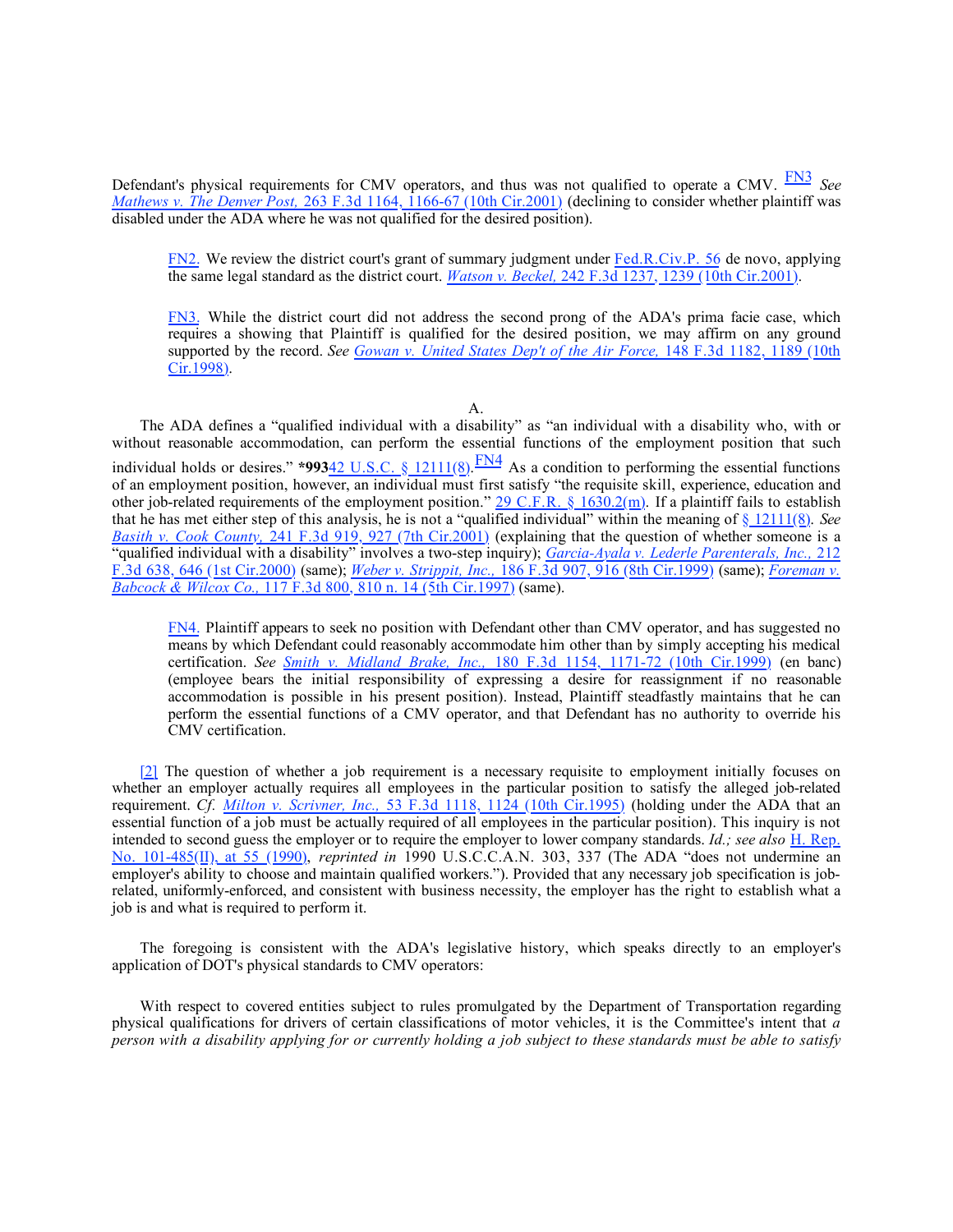*any physical qualification standard that is job related and consistent with business necessity in order to be considered a qualified individual with a disability* ...."

[H. Rep. No. 101-485\(II\),](http://www.westlaw.com/Find/Default.wl?rs=dfa1.0&vr=2.0&DB=0100014&DocName=HRREP101-485&FindType=Y) at 57, *reprinted in* 1990 U.S.C.C.A.N. at 339 (emphasis added). Indeed, DOT regulations mandate that an employer "not require or permit a person to drive a commercial motor vehicle unless that person is qualified to drive a commercial motor vehicle."  $49 \text{ C.F.R.}$  § 391.11(a).

B.

DOT regulations state that a person is physically qualified to drive a CMV if that person has no clinical diagnosis of a condition likely to cause "loss of ability to control" a CMV. [49 C.F.R. § 391.41\(b\)\(8\)](http://www.westlaw.com/Find/Default.wl?rs=dfa1.0&vr=2.0&DB=1000547&DocName=49CFRS391.41&FindType=L). As a supplement to DOT regulations, DOT's **\*994** Medical Advisory Criteria set forth in detail DOT's recommended physical qualifications for CMV operators. The Medical Advisory Criteria strongly suggest that persons taking antiseizure medication, whether for epilepsy or other medical reason, cannot be qualified to drive CMVs. Medical Advisory Criteria [§ 391.41\(b\)\(8\)](http://www.westlaw.com/Find/Default.wl?rs=dfa1.0&vr=2.0&DB=1000547&DocName=49CFRS391.41&FindType=L), at 411. [FN5](%5Cl%20%22Document1zzB00552001868118%22) According to the Medical Advisory Criteria, the decision as to medical certification should be individualized only where a person who has had a nonepileptic seizure is *not* taking antiseizure medication. Otherwise, such individual is not qualified to operate a CMV. *See* [29 C.F.R. § 1630.2\(n\)\(2\)](http://www.westlaw.com/Find/Default.wl?rs=dfa1.0&vr=2.0&DB=1000547&DocName=29CFRS1630.2&FindType=L)  $(i)$  (a job function may be considered essential because the reason the position exists is to perform the function).

[FN5.](%5Cl%20%22Document1zzF00552001868118%22) DOT's interpretation of [§ 391.41\(b\)\(8\)](http://www.westlaw.com/Find/Default.wl?rs=dfa1.0&vr=2.0&DB=1000547&DocName=49CFRS391.41&FindType=L) reads in relevant part:

[§ 391.41\(b\)\(8\)](http://www.westlaw.com/Find/Default.wl?rs=dfa1.0&vr=2.0&DB=1000547&DocName=49CFRS391.41&FindType=L)-A person is physically qualified to drive a commercial motor vehicle if that person:

Has no established medical history or clinical diagnosis of epilepsy;

*or*

Any other condition which is likely to cause the loss of consciousness; or any loss of ability to control a commercial motor vehicle. [emphasis in original].

Epilepsy is a chronic functional disease characterized by seizures or episodes that occur without warning, resulting in loss of voluntary control which may lead to loss of consciousness and/or seizures. Therefore, *the following drivers cannot be qualified:*

1. a driver who has a medical history of epilepsy; or

2. a driver who has a current clinical diagnosis of epilepsy; or

3. *a driver who is taking antiseizure medication.*

*If an individual has had a nonepileptic seizure* or an episode of loss of consciousness of unknown cause *which did not require antiseizure medication, the decision as to whether that person's condition may result in the loss of consciousness or loss of ability to control a motor vehicle is made on an individual basis* by the medical examiner in consultation with the treating physician....

*In those individual cases where a driver had a nonepileptic seizure* or an episode of loss of consciousness *that resulted from a known medical condition* (e.g., drug reaction, high temperature, acute infectious disease, dehydration, or acute metabolic disturbance), *certification should be deferred until the*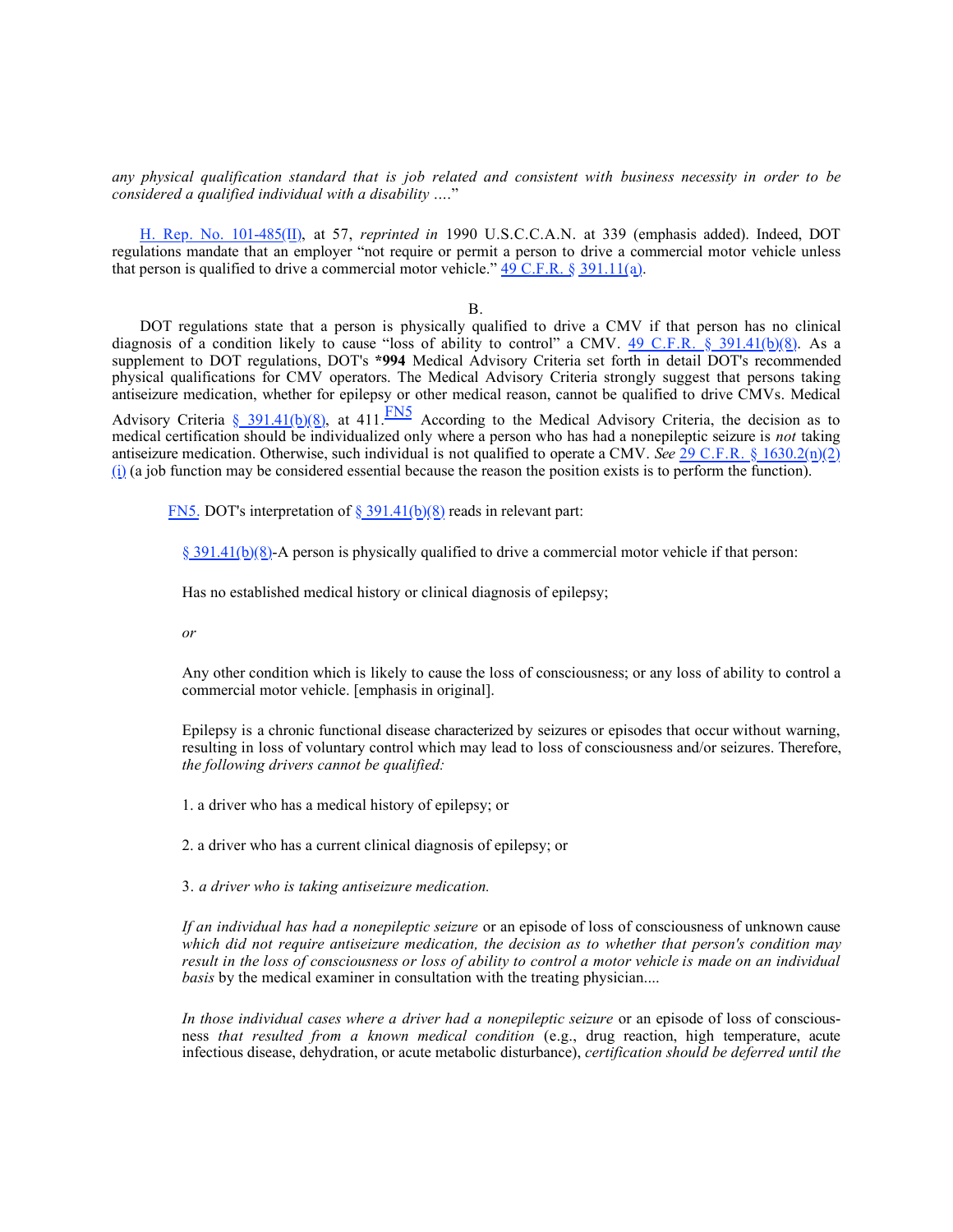*driver* has fully recovered from that condition, has no existing residual complications, and *is not taking antiseizure medication.* [emphasis added].

[\[3\]](%5Cl%20%22Document1zzF32001868118%22) Admittedly, DOT's Medical Advisory Criteria are prefaced with a note indicating they are only advisory and

nonbinding. [FN6](%5Cl%20%22Document1zzB00662001868118%22) Nevertheless, the views of an agency such as DOT implementing a regulatory scheme designed to ensure the safety of our nation's highways " 'constitute a body of experience and informed judgment' " to which employers may properly resort for guidance. *[United States v. Mead Corp.,](http://www.westlaw.com/Find/Default.wl?rs=dfa1.0&vr=2.0&DB=708&FindType=Y&ReferencePositionType=S&SerialNum=2001518724&ReferencePosition=2171)* [533 U.S. 218, 121 S.Ct. 2164, 2171,](http://www.westlaw.com/Find/Default.wl?rs=dfa1.0&vr=2.0&DB=708&FindType=Y&ReferencePositionType=S&SerialNum=2001518724&ReferencePosition=2171) [150 L.Ed.2d 292 \(2001\)](http://www.westlaw.com/Find/Default.wl?rs=dfa1.0&vr=2.0&DB=708&FindType=Y&ReferencePositionType=S&SerialNum=2001518724&ReferencePosition=2171) (quoting *[Skidmore v. Swift & Co.,](http://www.westlaw.com/Find/Default.wl?rs=dfa1.0&vr=2.0&DB=708&FindType=Y&SerialNum=1944117044)* [323 U.S. 134, 139-40, 65 S.Ct. 161, 89 L.Ed. 124](http://www.westlaw.com/Find/Default.wl?rs=dfa1.0&vr=2.0&DB=708&FindType=Y&SerialNum=1944117044) [\(1944\)](http://www.westlaw.com/Find/Default.wl?rs=dfa1.0&vr=2.0&DB=708&FindType=Y&SerialNum=1944117044)). We hesitate to second guess a legitimate business judgment on the part of DOT and its covered employers as to the necessary qualifications of CMV operators. As then Chief Judge, now Justice Breyer opined: "We doubt that ... the Department [of Transportation] could not adopt reasonable rules concerning the relationship between certain handicaps ... and certain activities **\*995** like driving." *[Ward v. Skinner,](http://www.westlaw.com/Find/Default.wl?rs=dfa1.0&vr=2.0&DB=350&FindType=Y&ReferencePositionType=S&SerialNum=1991151145&ReferencePosition=161)* [943 F.2d 157, 161-164 \(1st Cir.](http://www.westlaw.com/Find/Default.wl?rs=dfa1.0&vr=2.0&DB=350&FindType=Y&ReferencePositionType=S&SerialNum=1991151145&ReferencePosition=161) [1991\)](http://www.westlaw.com/Find/Default.wl?rs=dfa1.0&vr=2.0&DB=350&FindType=Y&ReferencePositionType=S&SerialNum=1991151145&ReferencePosition=161) (Breyer, C.J.) (upholding DOT's refusal to provide a truck driver taking antiseizure medication "an individualized inquiry that would permit him to escape the application of a general agency rule" embodied in a task force recommendation). We have little difficulty concluding that Defendant may rely on a reasonable interpretation of DOT's Medical Advisory Criteria, which undoubtedly are job-related and consistent with Defendant's safety and liability concerns, to establish physical requirements for its CMV operators, provided Defendant does so consistently and uniformly. $\frac{FN7}{FN7}$  $\frac{FN7}{FN7}$  $\frac{FN7}{FN7}$  Subject to DOT's minimum standards, Defendant as the employer has the prerogative of determining what is physically required of its CMV operators. *See* [49 C.F.R. § 390.3\(d\)](http://www.westlaw.com/Find/Default.wl?rs=dfa1.0&vr=2.0&DB=1000547&DocName=49CFRS390.3&FindType=L) (employers may mandate "more stringent requirements relating to safety of operation and employee safety and health").

[FN6.](%5Cl%20%22Document1zzF00662001868118%22) The Medical Advisory Criteria are prefaced with a note that states in relevant part:

Unlike regulations which are codified and have a statutory base, the recommendations in this advisory are simply guidance established to help the medical examiner determine a driver's medical qualifications pursuant to [§ 391.41](http://www.westlaw.com/Find/Default.wl?rs=dfa1.0&vr=2.0&DB=1000547&DocName=49CFRS391.41&FindType=L) of the Federal Motor Carrier Safety Regulations (FMSCRs).... The medical examiner may, but is not required to, accept the recommendations. [Section 390.3\(d\)](http://www.westlaw.com/Find/Default.wl?rs=dfa1.0&vr=2.0&DB=1000547&DocName=49CFRS390.3&FindType=L) of the FMSCRs allows employers to have more stringent medical requirements.

Medical Advisory Criteria at 407.

[FN7.](%5Cl%20%22Document1zzF00772001868118%22) This case is quite similar to *[Murphy v. United Parcel Serv., Inc.,](http://www.westlaw.com/Find/Default.wl?rs=dfa1.0&vr=2.0&DB=345&FindType=Y&SerialNum=1996269587)* [946 F.Supp. 872 \(D.Kan.1996\)](http://www.westlaw.com/Find/Default.wl?rs=dfa1.0&vr=2.0&DB=345&FindType=Y&SerialNum=1996269587), *aff'd,* [No. 96-3380, 1998 WL 105933 \(10th Cir.1998\)](http://www.westlaw.com/Find/Default.wl?rs=dfa1.0&vr=2.0&DB=999&FindType=Y&SerialNum=1998068841) (unpublished), *aff'd,* [527 U.S. 516, 119 S.Ct.](http://www.westlaw.com/Find/Default.wl?rs=dfa1.0&vr=2.0&DB=708&FindType=Y&SerialNum=1999146009) [2133, 144 L.Ed.2d 484 \(1999\).](http://www.westlaw.com/Find/Default.wl?rs=dfa1.0&vr=2.0&DB=708&FindType=Y&SerialNum=1999146009) In that case, plaintiff's job as a mechanic required him to drive UPS tractor-trailers for road tests and repair calls. DOT regulations, namely [49 C.F.R. § 391.41\(b\)\(6\),](http://www.westlaw.com/Find/Default.wl?rs=dfa1.0&vr=2.0&DB=1000547&DocName=49CFRS391.41&FindType=L) provided that a person with a current clinical diagnosis of high blood pressure was not physically qualified to drive a CMV. The same Medical Advisory Criteria upon which Defendant relies in this case described high blood pressure as greater than 160/90. Plaintiff, who suffered from high blood pressure, could not take the amount of medication necessary to lower his blood pressure to that level without further damaging his health. Although plaintiff had obtained a licensed physician's medical certification to drive, the district court concluded, based upon DOT's Medical Advisory Criteria, that plaintiff was not qualified to operate a CMV within the meaning of the ADA.

In this case, Defendant's independent review of Plaintiff's status led to the conclusion that Plaintiff was not physically qualified to operate a CMV under established safety standards. Plaintiff argues however, that Defendant cannot override his medical examiner's certification. While we are not unsympathetic to Plaintiff's circumstance, we disagree. Due to legitimate safety and liability concerns, Defendant maintains a policy of requiring CMV operators to qualify to operate CMVs in compliance with DOT's physical requirements-including those requirements set forth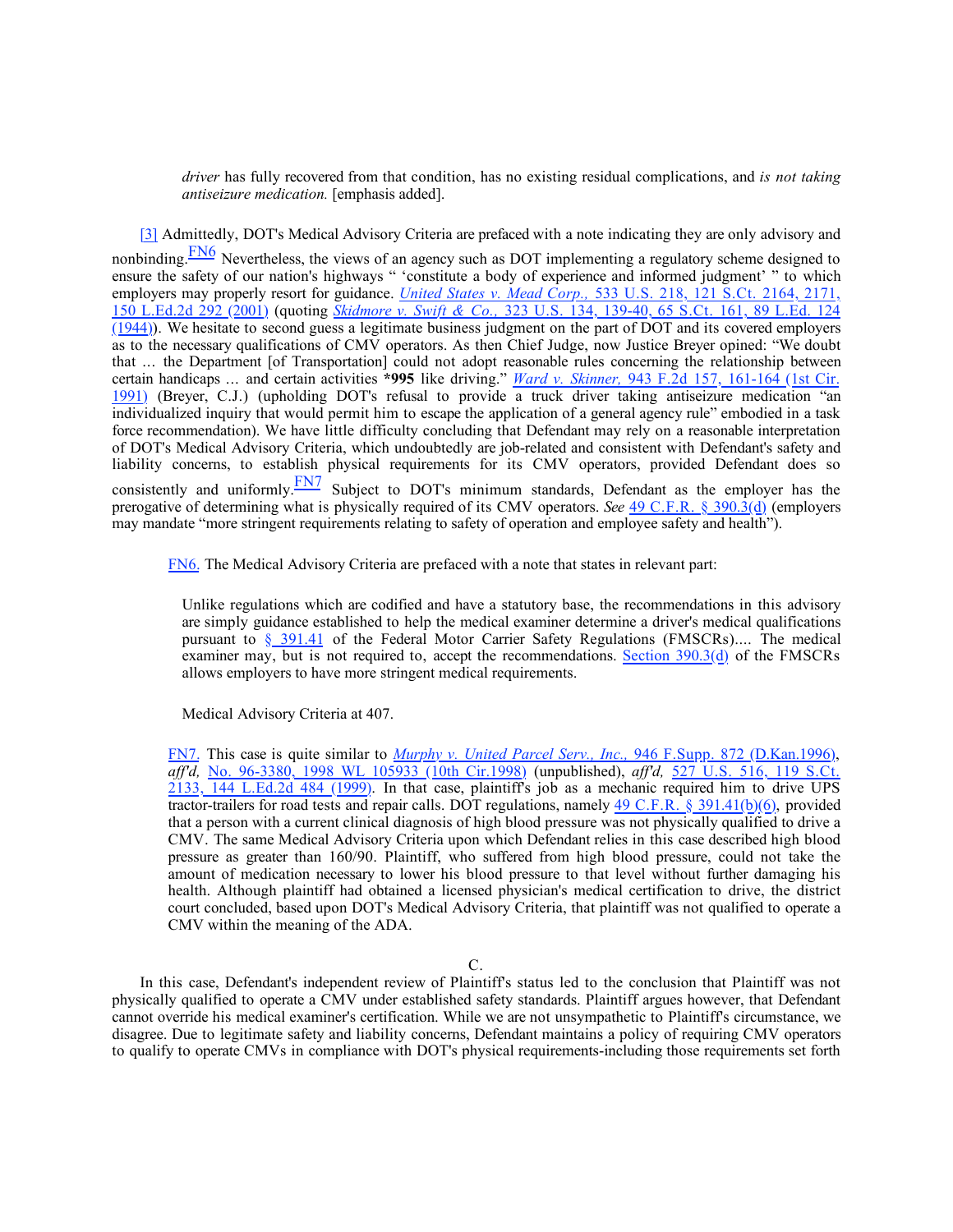in [§ 391.41\(b\)\(8\)](http://www.westlaw.com/Find/Default.wl?rs=dfa1.0&vr=2.0&DB=1000547&DocName=49CFRS391.41&FindType=L) of the Medical Advisory Criteria.[FN8](%5Cl%20%22Document1zzB00882001868118%22) *See [Chandler v. City of Dallas,](http://www.westlaw.com/Find/Default.wl?rs=dfa1.0&vr=2.0&DB=506&FindType=Y&ReferencePositionType=S&SerialNum=1993178746&ReferencePosition=1395)* [2 F.3d 1385, 1395 \(5th](http://www.westlaw.com/Find/Default.wl?rs=dfa1.0&vr=2.0&DB=506&FindType=Y&ReferencePositionType=S&SerialNum=1993178746&ReferencePosition=1395) [Cir.1993\)](http://www.westlaw.com/Find/Default.wl?rs=dfa1.0&vr=2.0&DB=506&FindType=Y&ReferencePositionType=S&SerialNum=1993178746&ReferencePosition=1395) ("Woe unto the employer who put ... an [unqualified] employee behind the wheel of a vehicle owned by the employer which was involved in a vehicular accident.").

[FN8.](%5Cl%20%22Document1zzF00882001868118%22) The record contains no evidence to suggest Defendant treated Plaintiff differently than other CMV operators in its employ, or used DOT standards as a pretext to terminate Plaintiff.

[\[4\]](%5Cl%20%22Document1zzF42001868118%22) Although Defendant acknowledged during discovery that Plaintiff could perform the essential functions of a CMV operator while taking the prescribed dosage of [Dilantin](http://www.westlaw.com/Find/Default.wl?rs=dfa1.0&vr=2.0&CMD=ML&DocName=I396eb00e475111db9765f9243f53508a&FindType=BD), the fact that Plaintiff must take [Dilantin](http://www.westlaw.com/Find/Default.wl?rs=dfa1.0&vr=2.0&CMD=ML&DocName=I396eb00e475111db9765f9243f53508a&FindType=BD) to control focal seizures *necessarily* renders Plaintiff unable to meet a job-related requirement of the employment position, a requirement established by Defendant under DOT's standards. *See [Ward,](http://www.westlaw.com/Find/Default.wl?rs=dfa1.0&vr=2.0&DB=350&FindType=Y&ReferencePositionType=S&SerialNum=1991151145&ReferencePosition=161)* [943 F.2d at 161-64](http://www.westlaw.com/Find/Default.wl?rs=dfa1.0&vr=2.0&DB=350&FindType=Y&ReferencePositionType=S&SerialNum=1991151145&ReferencePosition=161) (noting the risk of seizure to an epileptic taking antiseizure medication "is low only if the individual actually takes his medicine; he may forget"). Because Plaintiff cannot meet the necessary job-related physical requirements to perform as a CMV operator in Defendant's employ, he is not a "qualified **\*996** individual with a disability" as defined in [42 U.S.C. §](http://www.westlaw.com/Find/Default.wl?rs=dfa1.0&vr=2.0&DB=1000546&DocName=42USCAS12111&FindType=L) [12111\(8\)](http://www.westlaw.com/Find/Default.wl?rs=dfa1.0&vr=2.0&DB=1000546&DocName=42USCAS12111&FindType=L). Accordingly, the district court properly granted summary judgment in favor of Defendant on Plaintiff's ADA claim.

IV.

Plaintiff also challenges the district court's dismissal of his FMLA claim involving the period of time immediately following his termination. Plaintiff argues Defendant terminated him without first providing him "sick leave" to which he was entitled under the FMLA. The FMLA provides in relevant part:

an eligible employee shall be entitled to a total of 12 workweeks of leave during any 12-month period for one or more of the following:

. . . . .

(D) Because of a serious health condition that makes the employee unable to perform the functions of the position of such employee.

[29 U.S.C. § 2612\(a\)\(1\)\(D\)](http://www.westlaw.com/Find/Default.wl?rs=dfa1.0&vr=2.0&DB=1000546&DocName=29USCAS2612&FindType=L). A "serious health condition" includes "an illness, injury, impairment, or physical or mental condition that involves ... continuing treatment by a health care provider." *Id.* [§ 2611\(11\)\(B\)](http://www.westlaw.com/Find/Default.wl?rs=dfa1.0&vr=2.0&DB=1000546&DocName=29USCAS2611&FindType=L).

A.

In his first amended complaint, Plaintiff alleged "[d]efendant knew that at all times relevant, up to and including the termination of his employment, plaintiff was taking the medication [Dilantin](http://www.westlaw.com/Find/Default.wl?rs=dfa1.0&vr=2.0&CMD=ML&DocName=I396eb00e475111db9765f9243f53508a&FindType=BD) prescribed by his treating neurologist." Plaintiff further alleged:

Defendant regarded plaintiff to be unfit to perform his job because of a serious health condition. Defendant had placed plaintiff on sick leave, and he was on sick leave when defendant fired him. At the time of said firing, plaintiff still had accrued sick leave remaining. Nonetheless, defendant did not provide plaintiff with notice of his rights under the FMLA and did not provide him leave as required by the FMLA.

*See [Plant v. Morton Int'l, Inc.,](http://www.westlaw.com/Find/Default.wl?rs=dfa1.0&vr=2.0&DB=506&FindType=Y&ReferencePositionType=S&SerialNum=2000308011&ReferencePosition=934)* [212 F.3d 929, 934-36 \(6th Cir.2000\)](http://www.westlaw.com/Find/Default.wl?rs=dfa1.0&vr=2.0&DB=506&FindType=Y&ReferencePositionType=S&SerialNum=2000308011&ReferencePosition=934) (employee not precluded from asserting an FMLA claim where he would have been unable to return to work within a twelve-week period following his termination).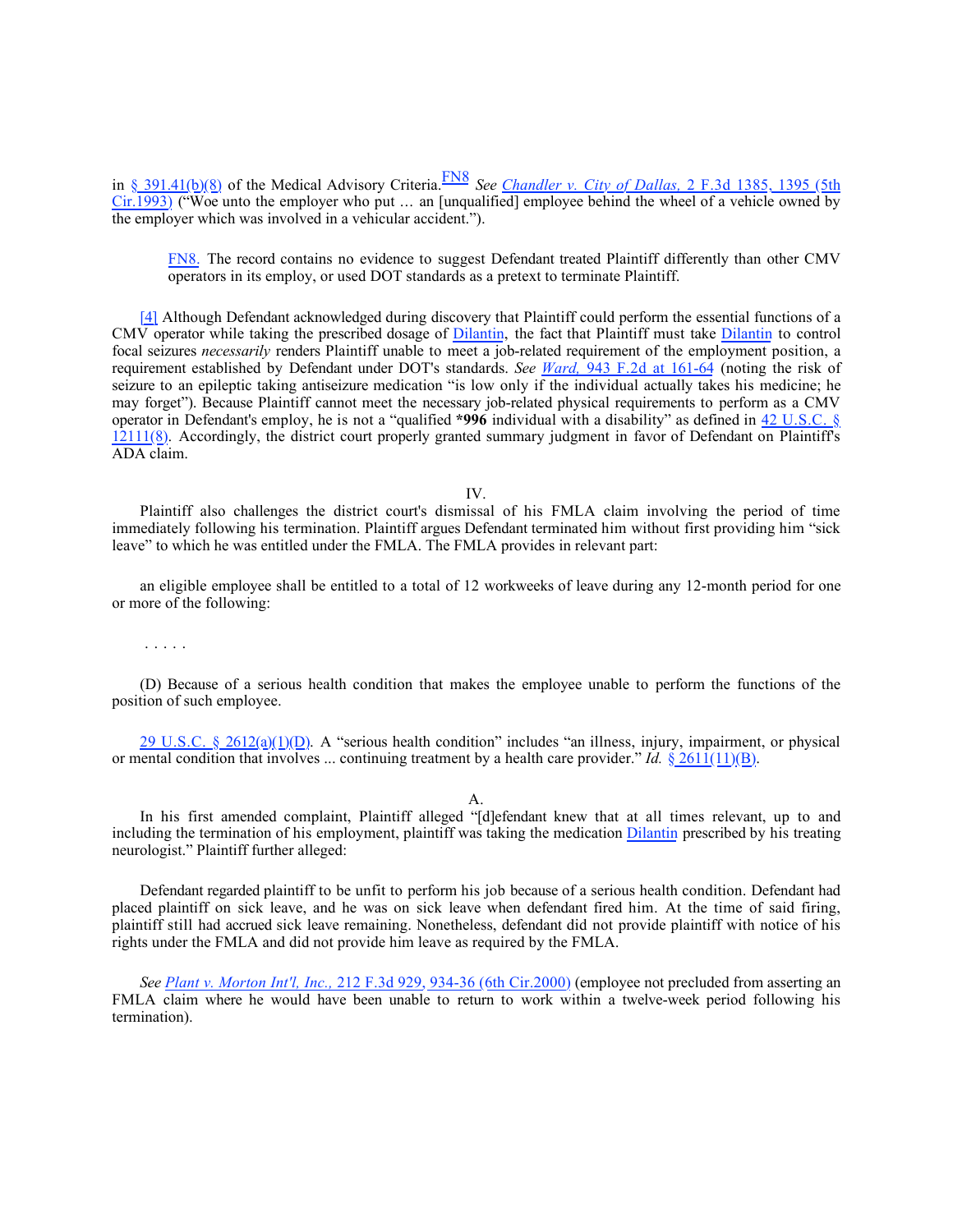In dismissing Plaintiff's FMLA claim, the district court concluded that Plaintiff failed to allege the necessary elements to maintain an action under the FMLA.  $\frac{FN9}{FN}$  $\frac{FN9}{FN}$  $\frac{FN9}{FN}$  To be an "eligible employee" under [§ 2612\(a\)\(1\)\(D\),](http://www.westlaw.com/Find/Default.wl?rs=dfa1.0&vr=2.0&DB=1000546&DocName=29USCAS2612&FindType=L) a claimant must have worked 1,250 hours in the twelve months immediately preceding his employer's alleged violation of the FMLA. *Id.* [§ 2611\(2\)\(A\)\(ii\).](http://www.westlaw.com/Find/Default.wl?rs=dfa1.0&vr=2.0&DB=1000546&DocName=29USCAS2611&FindType=L)  $\frac{FN10}{FN}$  As the district court noted, Plaintiff's complaint failed to allege this time requirement. Such failure, however, is a technical defect easily cured by amendment.

[FN9.](%5Cl%20%22Document1zzF00992001868118%22) We review a complaint's dismissal under [Fed.R.Civ.P. 12\(b\)\(6\)](http://www.westlaw.com/Find/Default.wl?rs=dfa1.0&vr=2.0&DB=1004365&DocName=USFRCPR12&FindType=L) for failure to state a claim de novo. *[Aguilera v. Kirkpatrick,](http://www.westlaw.com/Find/Default.wl?rs=dfa1.0&vr=2.0&DB=506&FindType=Y&ReferencePositionType=S&SerialNum=2001194220&ReferencePosition=1292)* [241 F.3d 1286, 1292 \(10th Cir.2001\)](http://www.westlaw.com/Find/Default.wl?rs=dfa1.0&vr=2.0&DB=506&FindType=Y&ReferencePositionType=S&SerialNum=2001194220&ReferencePosition=1292).

[FN10.](%5Cl%20%22Document1zzF010102001868118%22) To be covered under the FMLA, an employer must employ fifty or more people and engage in interstate commerce. *[Stoops v. One Call Communications, Inc.,](http://www.westlaw.com/Find/Default.wl?rs=dfa1.0&vr=2.0&DB=506&FindType=Y&ReferencePositionType=S&SerialNum=1998080040&ReferencePosition=311)* [141 F.3d 309, 311-12 \(7th Cir.1998\)](http://www.westlaw.com/Find/Default.wl?rs=dfa1.0&vr=2.0&DB=506&FindType=Y&ReferencePositionType=S&SerialNum=1998080040&ReferencePosition=311) (citing  $29 \text{ U.S.C.} \& 2611(2)$ ). Defendant does not deny that it is a "covered" employer under the FMLA.

[\[5\]](%5Cl%20%22Document1zzF52001868118%22) Plaintiff alleged generally that from March 1996 until his termination in January 1998, Defendant employed him as a truck driver. We infer from this allegation that Plaintiff satisfied the time requirement under  $\S$  2611(2)(A) [\(ii\)](http://www.westlaw.com/Find/Default.wl?rs=dfa1.0&vr=2.0&DB=1000546&DocName=29USCAS2611&FindType=L). Therefore, Plaintiff's failure to specifically **\*997** reference the 1,250-hour time requirement in his complaint does not warrant dismissal of Plaintiff's FMLA claim with prejudice. *See [Curley v. Perry,](http://www.westlaw.com/Find/Default.wl?rs=dfa1.0&vr=2.0&DB=506&FindType=Y&ReferencePositionType=S&SerialNum=2001322654&ReferencePosition=1281)* [246 F.3d 1278, 1281-82](http://www.westlaw.com/Find/Default.wl?rs=dfa1.0&vr=2.0&DB=506&FindType=Y&ReferencePositionType=S&SerialNum=2001322654&ReferencePosition=1281)  $(10th$  Cir.2001) ("[D]ismissal under [Rule 12\(b\)\(6\)](http://www.westlaw.com/Find/Default.wl?rs=dfa1.0&vr=2.0&DB=1004365&DocName=USFRCPR12&FindType=L) without affording the plaintiff notice or an opportunity to amend is proper only when it is 'patently obvious' that the plaintiff could not prevail on the facts alleged, and allowing him an opportunity to amend his complaint would be futile.").

### B.

[\[6\]](%5Cl%20%22Document1zzF62001868118%22) The district court also reasoned that Plaintiff failed to allege he requested FMLA benefits from Defendant. The district court concluded such an allegation was necessary to maintain an action under the FMLA because "[i]t is axiomatic that defendant cannot have denied benefits that were never sought." The FMLA, however, does not require a covered employee to specifically ask for FMLA benefits. An employee need not expressly assert rights under the FMLA or even mention the FMLA. *See* [29 C.F.R. §§ 825.302\(c\),](http://www.westlaw.com/Find/Default.wl?rs=dfa1.0&vr=2.0&DB=1000547&DocName=29CFRS825.302&FindType=L) [825.303\(b\);](http://www.westlaw.com/Find/Default.wl?rs=dfa1.0&vr=2.0&DB=1000547&DocName=29CFRS825.303&FindType=L) *[Manuel v. Westlake](http://www.westlaw.com/Find/Default.wl?rs=dfa1.0&vr=2.0&DB=506&FindType=Y&ReferencePositionType=S&SerialNum=1995198192&ReferencePosition=761) [Polymers Corp.,](http://www.westlaw.com/Find/Default.wl?rs=dfa1.0&vr=2.0&DB=506&FindType=Y&ReferencePositionType=S&SerialNum=1995198192&ReferencePosition=761)* [66 F.3d 758, 761-64 \(5th Cir.1995\).](http://www.westlaw.com/Find/Default.wl?rs=dfa1.0&vr=2.0&DB=506&FindType=Y&ReferencePositionType=S&SerialNum=1995198192&ReferencePosition=761) If the employer is on notice that the employee might qualify for FMLA benefits, the employer has a duty to notify the employee that FMLA coverage may apply. *See* [29 C.F.R.](http://www.westlaw.com/Find/Default.wl?rs=dfa1.0&vr=2.0&DB=1000547&DocName=29CFRS825.208&FindType=L) [§ 825.208\(a\).](http://www.westlaw.com/Find/Default.wl?rs=dfa1.0&vr=2.0&DB=1000547&DocName=29CFRS825.208&FindType=L) Pending its review of Plaintiff's health status, Defendant placed Plaintiff on involuntary sick leave. Thus, Defendant was clearly on notice that Plaintiff might qualify for FMLA benefits since Defendant triggered Plaintiff's leave. Given Plaintiff's allegation that Defendant placed him on sick leave, Plaintiff need not allege he

provided Defendant with notice of his rights under the FMLA. $\frac{\text{FN}11}{\text{FN}11}$ 

[FN11.](%5Cl%20%22Document1zzF011112001868118%22) The district court further suggested that Plaintiff had no private cause of action against Defendant for violation of "the FMLA's notice requirements." The FMLA's notice requirements on which the district court relied to support its suggestion, however, are not involved in this case. Plaintiff did not allege a violation of the notice-posting requirements set forth in [29 U.S.C. § 2619.](http://www.westlaw.com/Find/Default.wl?rs=dfa1.0&vr=2.0&DB=1000546&DocName=29USCAS2619&FindType=L) Rather, Plaintiff claims Defendant's failure to personally notify him of his FMLA rights in connection with his termination constituted interference with those rights under  $29 \text{ U.S.C.}$  §  $2615(a)(1)$ . Section  $2615(a)(1)$  of the FMLA prohibits an employer from interfering with the exercise or attempt to exercise any right provided by the FMLA. Section 2617(a)(2), in turn, authorizes an eligible employee to bring a civil action against an employer for violating [§ 2615.](http://www.westlaw.com/Find/Default.wl?rs=dfa1.0&vr=2.0&DB=1000546&DocName=29USCAS2615&FindType=L) *Id.* § 2617(a)(2). Accordingly, if sufficiently plead, Plaintiff may maintain a private cause of action for a violation of his FMLA rights.

C.

Despite the foregoing, Defendant argues that Plaintiff did not have a serious health condition as required under 29 U.S.C. §  $2612(a)(1)(D)$ . Rather, Defendant points to Plaintiff's insistence that he is able to perform his job as a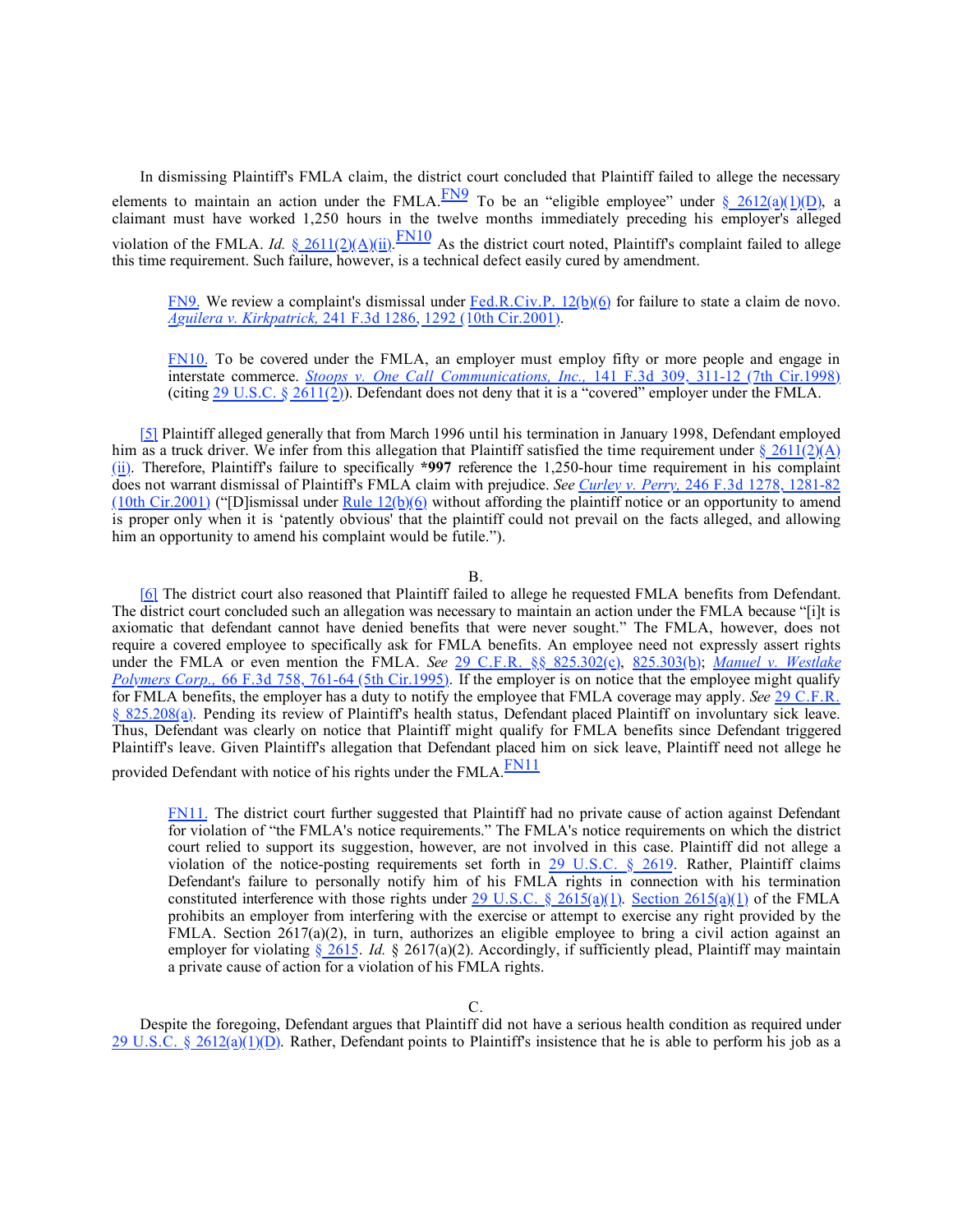CMV operator despite his medical condition. Nevertheless, the complaint alleges that Defendant considered Plaintiff "unfit" to operate a CMV "because of a serious health condition." The FMLA's definition of a "serious health condition" includes a "physical ... condition that involves ... continuing treatment by a health care provider." Indeed, Defendant placed Plaintiff on involuntary sick leave precisely because he has a health condition which requires a physician's continuing treatment. We doubt that many employees placed on *involuntary* leave for health reasons would consider themselves unable to perform their job. Common sense tells us that this view does not render such employees unable to assert their leave rights under the FMLA.

#### **\*998** D.

While we express no opinion on the ultimate outcome of Plaintiff's FMLA claim, we cannot conclude under these circumstances that Plaintiff failed to allege sufficient facts in his first amended complaint to state such a claim. Accordingly, the district court erred in dismissing Plaintiff's FMLA claim under [Fed.R.Civ.P. 12\(b\)\(6\)](http://www.westlaw.com/Find/Default.wl?rs=dfa1.0&vr=2.0&DB=1004365&DocName=USFRCPR12&FindType=L) with prejudice.

## AFFIRMED in part, REVERSED in part, and REMANDED.

## [BRISCOE](http://www.westlaw.com/Find/Default.wl?rs=dfa1.0&vr=2.0&DB=PROFILER-WLD&DocName=0244155901&FindType=h), Circuit Judge, dissenting:

I respectfully dissent. First, I would conclude Tate was qualified because Farmland conceded that issue in a request for admission. Second, I would conclude there was a genuine issue of material fact as to whether Tate was regarded as disabled by Farmland. Third, Tate cannot state a claim under the FMLA because his only argument on appeal is that he had a nonlimiting medical condition that was perceived as limiting.

As stated by the majority, to establish a prima facie case of discrimination under the ADA, a plaintiff must demonstrate, " '(1) that [he] is disabled within the meaning of the ADA; (2) that [he] is qualified-with or without reasonable accommodation; and (3) that [he] was discriminated against because of [his] disability.' " *[McKenzie v.](http://www.westlaw.com/Find/Default.wl?rs=dfa1.0&vr=2.0&DB=506&FindType=Y&ReferencePositionType=S&SerialNum=2001211816&ReferencePosition=969) [Dovala,](http://www.westlaw.com/Find/Default.wl?rs=dfa1.0&vr=2.0&DB=506&FindType=Y&ReferencePositionType=S&SerialNum=2001211816&ReferencePosition=969)* [242 F.3d 967, 969 \(10th Cir.2001\)](http://www.westlaw.com/Find/Default.wl?rs=dfa1.0&vr=2.0&DB=506&FindType=Y&ReferencePositionType=S&SerialNum=2001211816&ReferencePosition=969) (quoting *[Aldrich v. Boeing Co.,](http://www.westlaw.com/Find/Default.wl?rs=dfa1.0&vr=2.0&DB=506&FindType=Y&ReferencePositionType=S&SerialNum=1998137239&ReferencePosition=1269)* [146 F.3d 1265, 1269 \(10th Cir.](http://www.westlaw.com/Find/Default.wl?rs=dfa1.0&vr=2.0&DB=506&FindType=Y&ReferencePositionType=S&SerialNum=1998137239&ReferencePosition=1269) [1998\)](http://www.westlaw.com/Find/Default.wl?rs=dfa1.0&vr=2.0&DB=506&FindType=Y&ReferencePositionType=S&SerialNum=1998137239&ReferencePosition=1269)). *See* Majority Op. at 992. Tate contends he was disabled as defined by the ADA because Farmland regarded him as having a physical impairment that limited one or more of his major life activities. *See* [42 U.S.C. § 12102\(2\)](http://www.westlaw.com/Find/Default.wl?rs=dfa1.0&vr=2.0&DB=1000546&DocName=42USCAS12102&FindType=L) [\(c\)](http://www.westlaw.com/Find/Default.wl?rs=dfa1.0&vr=2.0&DB=1000546&DocName=42USCAS12102&FindType=L). He argues throughout that he does not have a limiting impairment.

### I.

The majority concludes that Tate was not a "qualified individual" as defined by the ADA. Whether a person is "qualified" under the ADA is a two-step analysis:

First, we must determine whether the individual could perform the *essential functions* of the job, i.e., functions that bear more than a marginal relationship to the job at issue. Second, if (but only if) we conclude that the individual is not able to perform the essential functions of the job, we must determine whether any reasonable accommodation by the employer would enable him to perform those functions.

*[Milton v. Scrivner, Inc.,](http://www.westlaw.com/Find/Default.wl?rs=dfa1.0&vr=2.0&DB=506&FindType=Y&ReferencePositionType=S&SerialNum=1995095628&ReferencePosition=1123)* [53 F.3d 1118, 1123 \(10th Cir.1995\)](http://www.westlaw.com/Find/Default.wl?rs=dfa1.0&vr=2.0&DB=506&FindType=Y&ReferencePositionType=S&SerialNum=1995095628&ReferencePosition=1123) (emphasis added). In response to Tate's first set of requests for admission, Farmland admitted "that at the time [Tate's] employment was terminated by [Farmland], [Tate] was physically and mentally able to perform the *essential functions* of his job with [Farmland]." Aplt.App. at 233 (emphasis added). This admission tracks the language in *Milton.* Although Tate argued before the district court that this admission was binding, Farmland did not formally address the issue. It only discussed the merits of whether Tate was a qualified individual. Similarly, the district court ruled on the merits. On appeal, notwithstanding this admission, Farmland argues that one of the "essential functions" of Tate's job was meeting the heightened "physical" standards set forth by the DOT regulations. *See* Aple. Br. at 10.

Once a party makes an admission, the fact is "conclusively established." *See* [Fed.R.Civ.P. 36\(b\).](http://www.westlaw.com/Find/Default.wl?rs=dfa1.0&vr=2.0&DB=1004365&DocName=USFRCPR36&FindType=L) A party may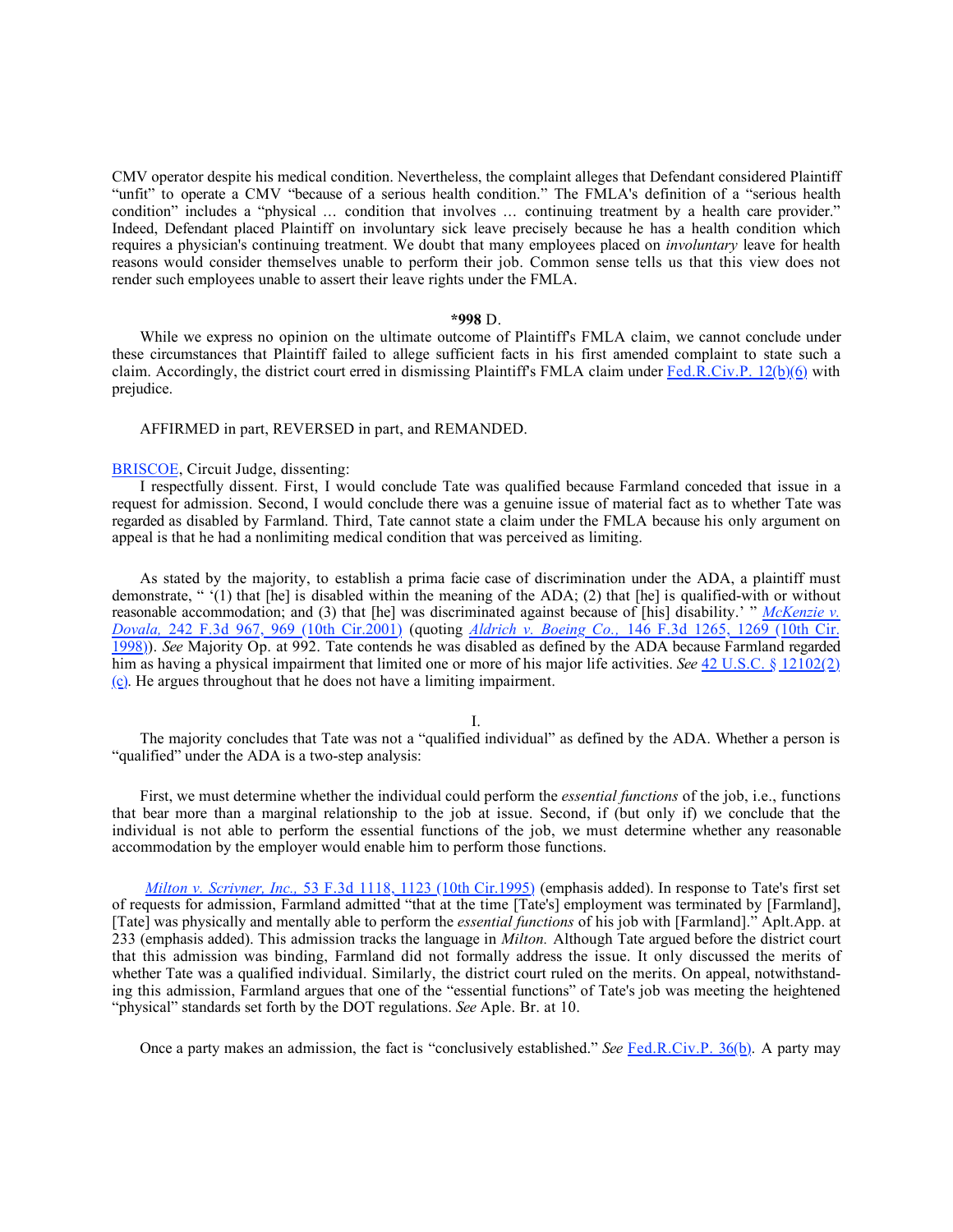not obtain relief from its admission unless "the court on motion permits withdrawal or amendment of the admission." *Id.* Farmland does not argue it should not be bound by its admission. Absent such relief being **\*999** granted by the district court, it has been conclusively established that Tate was a "qualified individual" as defined by the ADA. $\frac{FN1}{FN}$  $\frac{FN1}{FN}$  $\frac{FN1}{FN}$ 

[FN1.](%5Cl%20%22Document1zzF01212001868118%22) In response to a requested admission "that at the time his employment was terminated by [Farmland], [Tate] had all governmental licenses and certifications necessary for him to perform his job with [Farmland]," Farmland "[a]dmitted that [Tate] held a DOT Certification Card, but he was not a qualified driver under DOT Regulations and FHA regulations and interpretations." Aplt.App. at 232. It is questionable whether this response could negate the previously-quoted admission which refers to Tate's ability to perform the essential function of his Farmland job. At best, there is a genuine issue of material fact as to whether Tate was qualified.

II.

There are two ways a plaintiff can show he or she was "regarded as" having a disability. First, he or she can show "a covered entity mistakenly believes that the person has a physical impairment that substantially limits one or more major life activities." *[Doyal v. Okla. Heart, Inc.,](http://www.westlaw.com/Find/Default.wl?rs=dfa1.0&vr=2.0&DB=506&FindType=Y&ReferencePositionType=S&SerialNum=2000356046&ReferencePosition=499)* [213 F.3d 492, 499 \(10th Cir.2000\)](http://www.westlaw.com/Find/Default.wl?rs=dfa1.0&vr=2.0&DB=506&FindType=Y&ReferencePositionType=S&SerialNum=2000356046&ReferencePosition=499) (internal quotations omitted). Second, he or she can show "a covered entity mistakenly believes that the person's actual nonlimiting impairment substantially limits one or more major life activities." *Id.*

Tate invokes the latter. Although before the district court he only contended he "was regarded by [Farmland] to have a physical impairment that substantially limited one or more of his major life activities," Aplt.App. at 207, on appeal he tailors his contention to better conform with case authority by contending "Farmland mistakenly believed Tate's nonlimiting medical condition substantially limited one or more of his major life activities." Aplt. Br. at 28. For Tate to recover under this theory, "it is necessary that [the employer] entertain misperceptions about the individual-it must believe ... that [the individual] has a substantially limiting impairment when, in fact, the impairment is not so limiting." *[Doyal,](http://www.westlaw.com/Find/Default.wl?rs=dfa1.0&vr=2.0&DB=506&FindType=Y&ReferencePositionType=S&SerialNum=2000356046&ReferencePosition=499)* [213 F.3d at 499](http://www.westlaw.com/Find/Default.wl?rs=dfa1.0&vr=2.0&DB=506&FindType=Y&ReferencePositionType=S&SerialNum=2000356046&ReferencePosition=499).

To prevail on his claim that there was a genuine issue of material fact as to whether he was regarded as disabled, Tate must identify the "nonlimiting medical condition" he was perceived as having, and the "major life activity" it was perceived to substantially limit. On appeal, Tate alleges three major life activities were implicatedworking, driving, and maintaining consciousness. We should not consider "maintaining consciousness" because Tate did not assert this claim before the district court. We need not determine whether "driving" is in itself a major life activity because working is clearly a major life activity under the ADA. *See [Davoll v. Webb,](http://www.westlaw.com/Find/Default.wl?rs=dfa1.0&vr=2.0&DB=506&FindType=Y&ReferencePositionType=S&SerialNum=1999239734&ReferencePosition=1134)* [194 F.3d 1116,](http://www.westlaw.com/Find/Default.wl?rs=dfa1.0&vr=2.0&DB=506&FindType=Y&ReferencePositionType=S&SerialNum=1999239734&ReferencePosition=1134) [1134 n. 11 \(10th Cir.1999\)](http://www.westlaw.com/Find/Default.wl?rs=dfa1.0&vr=2.0&DB=506&FindType=Y&ReferencePositionType=S&SerialNum=1999239734&ReferencePosition=1134). Since Tate has identified one recognized major life activity, I next address whether he had a nonlimiting medical condition that was perceived as substantially limiting his ability to work.

Was Tate's taking of [Dilantin](http://www.westlaw.com/Find/Default.wl?rs=dfa1.0&vr=2.0&CMD=ML&DocName=I396eb00e475111db9765f9243f53508a&FindType=BD) the medical condition that was nonlimiting, but perceived by Farmland as limiting? Farmland first had information that Tate was taking [Dilantin](http://www.westlaw.com/Find/Default.wl?rs=dfa1.0&vr=2.0&CMD=ML&DocName=I396eb00e475111db9765f9243f53508a&FindType=BD) in November 1996 when it received the 1996 certificate provided by Tate's medical examiner. In response to the instruction to "[l]ist all drugs or medications taken regularly," the following is written: ["Dilantin](http://www.westlaw.com/Find/Default.wl?rs=dfa1.0&vr=2.0&CMD=ML&DocName=I396eb00e475111db9765f9243f53508a&FindType=BD) 400qd-as precautionary measure for past history of [Lymes](http://www.westlaw.com/Find/Default.wl?rs=dfa1.0&vr=2.0&CMD=ML&DocName=Ib21fe02a475411db9765f9243f53508a&FindType=UM) [Disease](http://www.westlaw.com/Find/Default.wl?rs=dfa1.0&vr=2.0&CMD=ML&DocName=Ib21fe02a475411db9765f9243f53508a&FindType=UM)." Aplt.App. at 115. Farmland, however, took no action at that time. Tate's file was flagged and a memorandum was sent by the occupational health coordinator to two safety managers because of a discrepancy between the 1996 and 1997 **\*1000** certificates. On the 1997 certificate, Tate checked the "Yes" box for "[s]eizures, fits, convulsions or fainting" and as an explanation stated he had seizures that resulted from [Lymes Disease](http://www.westlaw.com/Find/Default.wl?rs=dfa1.0&vr=2.0&CMD=ML&DocName=Ib21fe02a475411db9765f9243f53508a&FindType=UM). Aplt.App. at 118. The "No" box had been checked for 1996. The 1997 certificate also noted Tate still was taking 400 milligrams of [Dilantin](http://www.westlaw.com/Find/Default.wl?rs=dfa1.0&vr=2.0&CMD=ML&DocName=I396eb00e475111db9765f9243f53508a&FindType=BD) per day. Out of concern raised by Tate's notation regarding seizures, Farmland researched the medication and noted [Dilantin](http://www.westlaw.com/Find/Default.wl?rs=dfa1.0&vr=2.0&CMD=ML&DocName=I396eb00e475111db9765f9243f53508a&FindType=BD) "is prescribed only for seizure control." Aplt.App. at 335.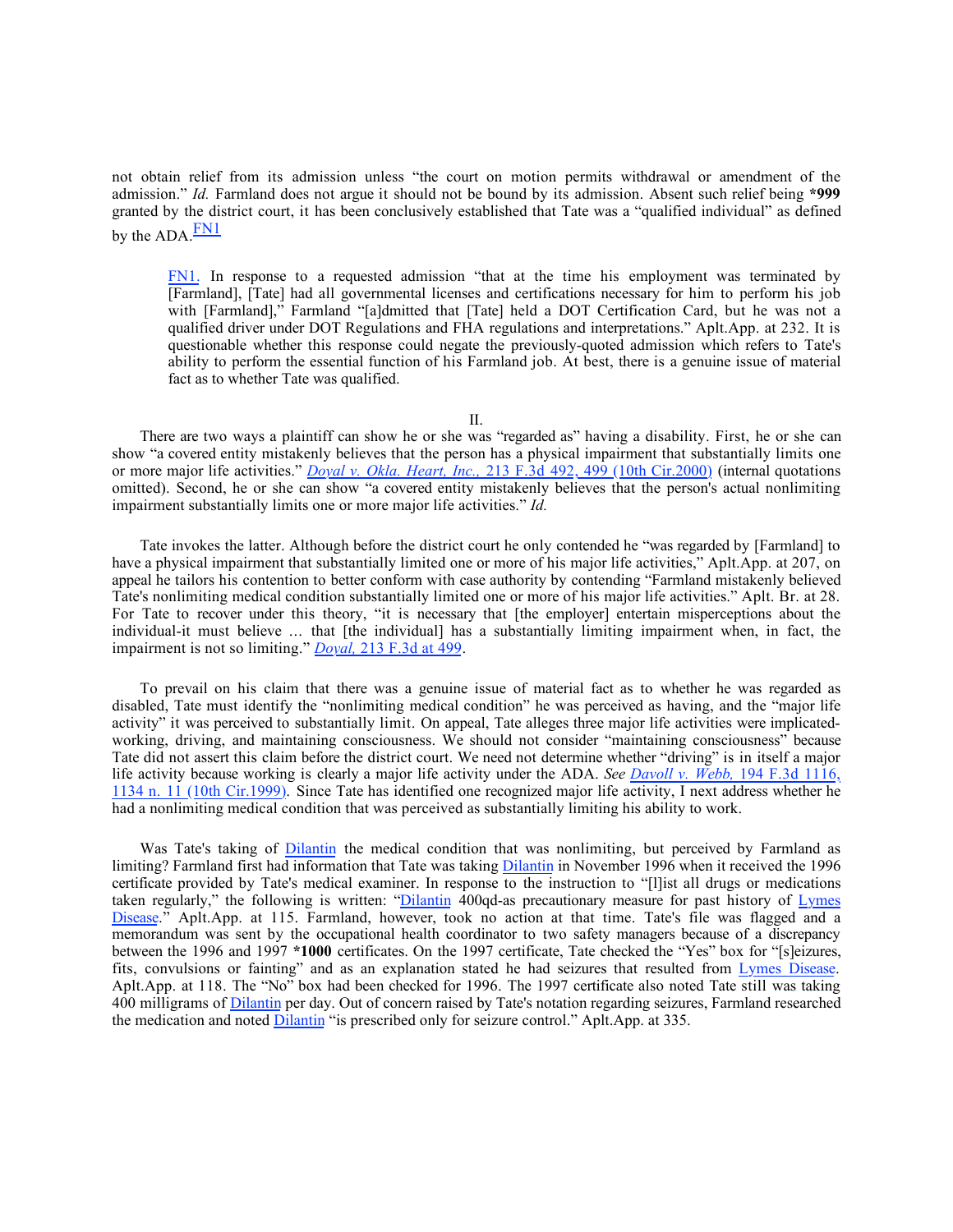The evidence suggests that Farmland was not concerned exclusively with Tate's intake of [Dilantin](http://www.westlaw.com/Find/Default.wl?rs=dfa1.0&vr=2.0&CMD=ML&DocName=I396eb00e475111db9765f9243f53508a&FindType=BD). Rather, Farmland was concerned that Tate suffered from a "medical condition" and that [Dilantin](http://www.westlaw.com/Find/Default.wl?rs=dfa1.0&vr=2.0&CMD=ML&DocName=I396eb00e475111db9765f9243f53508a&FindType=BD) was taken to combat the seizures resulting from that medical condition. Tate argued before the district court and argues on appeal that he was fired "because of [Farmland's] misperceptions of his medication and medical condition." Aplt.App. at 207; Aplt. Br. at 5. On appeal, he continues his focus on both the medication and his medical condition.

The district court granted summary judgment to Farmland because (1) Farmland "viewed [Tate] as not being certifiable" rather than being disabled, and (2) Farmland did not view him as disqualified from a class of jobs or a broad range of jobs. Aplt.App. at 754. However, whether Tate was certifiable "goes only to whether [he] is qualified and whether [Farmland] has a defense based on the DOT regulations." *[Murphy,](http://www.westlaw.com/Find/Default.wl?rs=dfa1.0&vr=2.0&DB=708&FindType=Y&SerialNum=1999146009)* [527 U.S. at 522-23, 119 S.Ct.](http://www.westlaw.com/Find/Default.wl?rs=dfa1.0&vr=2.0&DB=708&FindType=Y&SerialNum=1999146009)  [2133](http://www.westlaw.com/Find/Default.wl?rs=dfa1.0&vr=2.0&DB=708&FindType=Y&SerialNum=1999146009). Accordingly, the district court's emphasis on qualifications when discussing disability was error.

Rather, the district court's focus should have been on whether the plaintiff showed that the employer believed he had "a substantially limiting impairment when, in fact, the impairment is not so limiting." *[Doyal,](http://www.westlaw.com/Find/Default.wl?rs=dfa1.0&vr=2.0&DB=506&FindType=Y&ReferencePositionType=S&SerialNum=2000356046&ReferencePosition=499)* [213 F.3d at](http://www.westlaw.com/Find/Default.wl?rs=dfa1.0&vr=2.0&DB=506&FindType=Y&ReferencePositionType=S&SerialNum=2000356046&ReferencePosition=499) [499](http://www.westlaw.com/Find/Default.wl?rs=dfa1.0&vr=2.0&DB=506&FindType=Y&ReferencePositionType=S&SerialNum=2000356046&ReferencePosition=499) (quotation omitted). "[T]he EEOC defines 'substantially limits' as: 'significantly restricted in the ability to perform either a class of jobs or a broad range of jobs in various classes as compared to the average person having comparable training, skills and abilities.' " *Murphy*, [527 U.S. at 523, 119 S.Ct. 2133](http://www.westlaw.com/Find/Default.wl?rs=dfa1.0&vr=2.0&DB=708&FindType=Y&SerialNum=1999146009) (quoting [29 C.F.R. §](http://www.westlaw.com/Find/Default.wl?rs=dfa1.0&vr=2.0&DB=1000547&DocName=29CFRS1630.2&FindType=L)  $1630.2(j)(3)(i)$  (1998)). "The evidence that petitioner is regarded as unable to meet the DOT regulations is not sufficient to create a genuine issue of material fact as to whether petitioner is regarded as unable to perform a class of jobs utilizing his skills." *[Id.](http://www.westlaw.com/Find/Default.wl?rs=dfa1.0&vr=2.0&FindType=Y&SerialNum=1999146009)* [at 524,](http://www.westlaw.com/Find/Default.wl?rs=dfa1.0&vr=2.0&FindType=Y&SerialNum=1999146009) [119 S.Ct. 2133](http://www.westlaw.com/Find/Default.wl?rs=dfa1.0&vr=2.0&DB=708&FindType=Y&SerialNum=1999146009). Accordingly, Tate must be able to show that Farmland perceived him as significantly restricted from performing either a class of jobs or a broad range of jobs.

Viewing the facts in the light most favorable to Tate, there is a genuine issue of material fact as to whether he was perceived as significantly restricted from performing a broad range of jobs. Jack Curry, Farmland's manager of hazardous materials and safety, stated that Farmland owned several non-commercial motor vehicle trucks and that he believed it would have been unsafe for Tate to drive one of those trucks. Aplt.App. at 310-11. This evidence indicates Farmland perceived Tate as restricted from performing a broad range of jobs.

### III.

The majority concludes that Farmland was on notice that Tate might qualify for FMLA benefits when Farmland placed him on involuntary leave for health reasons. The majority reverses the district court's dismissal of Tate's FMLA claim and remands for further consideration. The FMLA entitles an "eligible employee" "to a total of 12 workweeks of leave during any 12-month period" when the employee has "a serious health condition that makes **\*1001** the employee unable to perform the functions of the position of such employee." [29 U.S.C. § 2612\(a\)\(1\)\(D\)](http://www.westlaw.com/Find/Default.wl?rs=dfa1.0&vr=2.0&DB=1000546&DocName=29USCAS2612&FindType=L). I would affirm the district court's dismissal of the FMLA claim because Tate does not allege his health condition made him unable to perform the functions of his position.

I agree with the majority that Tate's failure to allege he was an eligible employee should not result in dismissal with prejudice of his claim. The second step in determining whether Tate can invoke the FMLA is evaluating whether he had a "serious health condition," as defined by the statute, that made him unable to perform the functions of his position. For purposes of the Act, the term "serious health condition" means:

an illness, injury, impairment, or physical or mental condition that involves-

(A) inpatient care in a hospital, hospice, or residential medical care facility; or

(B) continuing treatment by a health care provider.

[29 U.S.C. § 2611\(11\)](http://www.westlaw.com/Find/Default.wl?rs=dfa1.0&vr=2.0&DB=1000546&DocName=29USCAS2611&FindType=L). Tate argued before the district court that his "medical condition and his physician's